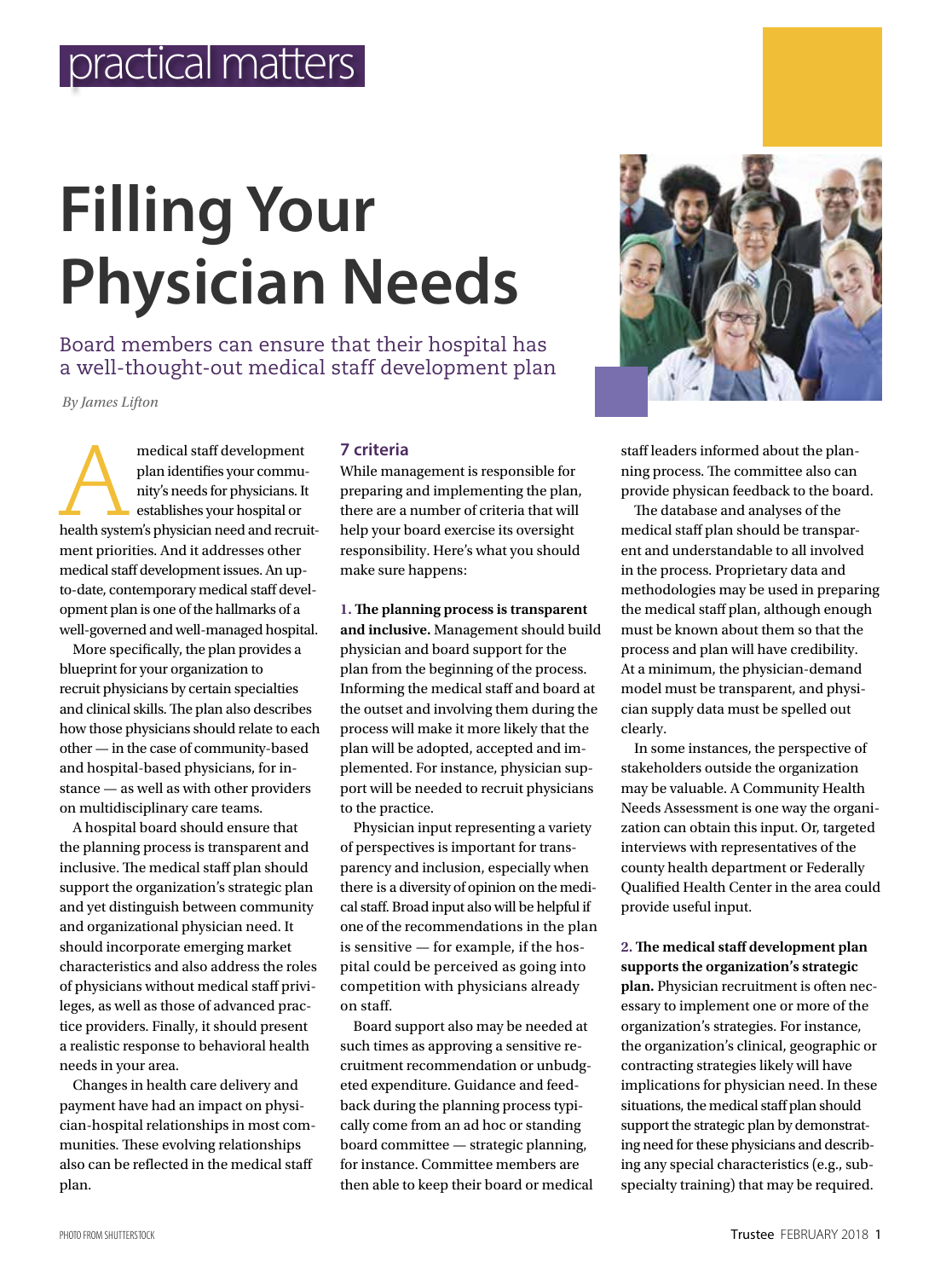## **Planning for Special Circumstances**

Some medical staff development situations may require additional attention from the board. If so, the medical staff plan is where they can be addressed.

#### **Identifying the preferred practice location and group setting for new physicians**

In some situations, the medical plan may need to go beyond identifying the number of physicians needed by specialty and their recruitment priority. It may be appropriate to specify a preferred practice location or setting for a new physician. Practice location may correspond to a hospital's geographic initiatives or pockets of population growth in the community. Identifying the group for which a new physician is best suited, or even the possibility of forming a new group, can determine the success — or even the retention — of a physician. This decision may involve assessing group cultures and physician temperament (and may not be included in the formal plan document).

#### **Transitioning the practices of retiring private solo physicians**

Physicians in solo practice are often important to both the community and the hospital. These physicians, however, might not have the mechanism or incentive to transition their practices to other physicians. If these circumstances are on the horizon for a hospital, the plan should address how these physicians and their practices will be replaced.

#### **Integrating telemedicine into the hospital's services**

An increasing number of hospitals are taking advantage of telemedicine technology, either by providing it to other hospitals or relying on it to expand their own capabilities. Telemedicine typically involves leveraging physician expertise, which may require the credentialing of remote physicians. The medical staff development plan may be the place to identify and describe how telemedicine will be used, including physician credentialing and medical staff category (perhaps by creating a telemedicine category), and may also describe follow-up and transfer arrangements for patients.

#### **Specifying needed subspecialty expertise**

The need for a subspecialist, a hand surgeon or electrophysiologist, for instance, may be identified during the medical staff planning process. The demand for these subspecialties should be incorporated into the demand identified for the parent

specialties — cardiology for electrophysiology, for example, and orthopedic or plastic surgery for the hand surgeon.

In these situations, physician need often is identified by physicians already in practice. A cardiology group may indicate that it wants to add an electrophysiologist. Management would be responsible for determining if this is reasonable and whether the subspecialty practice can be supported, how the subspecialist would fit in with his or her colleagues, and the subspecialist's role in providing call coverage.

#### **Including doctors other than physicians**

At some hospitals, podiatrists, psychologists, oral surgeons and other professionals are granted medical staff privileges. For these hospitals, it may be appropriate to include them in the medical staff development plan as well. In these cases, the term "provider development plan" may be more appropriate, as it reflects the broader scope of doctors included.

Demand methodologies for such professionals are not well-developed. Unmet demand, however, may be identified in the Community Health Needs Assessment, during stakeholder interviews or by comparing local supply with state and national figures. *— James Lifton* 

Synergy is created when the strategic plan identifies physician resources at a high level and the medical staff plan provides the supporting analyses, recommendations and rationale. These features of the medical staff development plan also would help the board meet its duty of care in approving the related strategy.

**3. The plan distinguishes between community and organizational physician need.** Physician demand, supply and need in the community are the starting points for medical staff development planning. They provide the foundation and context for determining organizational physician need. Community need must be demonstrated for a hospital to justify providing financial support for a private physician. For an employed physician, while there is no requirement to demonstrate community need, the medical staff plan can and should demonstrate when a viable practice opportunity exists.

A hospital's clinical programs and services will determine which specialties are relevant to its medical staff plan. This is true whether a community has one hospital or more than one. In either case, a hospital is unlikely to offer services requiring that all specialties be included in its medical staff. So, organizational physician need is a subset of community physician need.

The board may be asked to act on organizational need (e.g., by approving a recruitment plan). An understanding of community physician need provides context for the board's actions.

**4. Current and future market features affecting physician need are identified and described.** Population estimates and projections, along with selected demographic data, provide the starting point for medical staff planning. Often, though, there are other community characteristics that could affect physician need and that should be incorporated into the medical staff plan.

For example, employer or payer initiatives, such as employee health or workers' compensation-related services, might indicate the need for certain specialties. Or there may be a competitor's initiative (e.g., expanded-practice acquisition) to which the organization should respond. In such cases, assumptions about the plan should be spelled out clearly and incorporated.